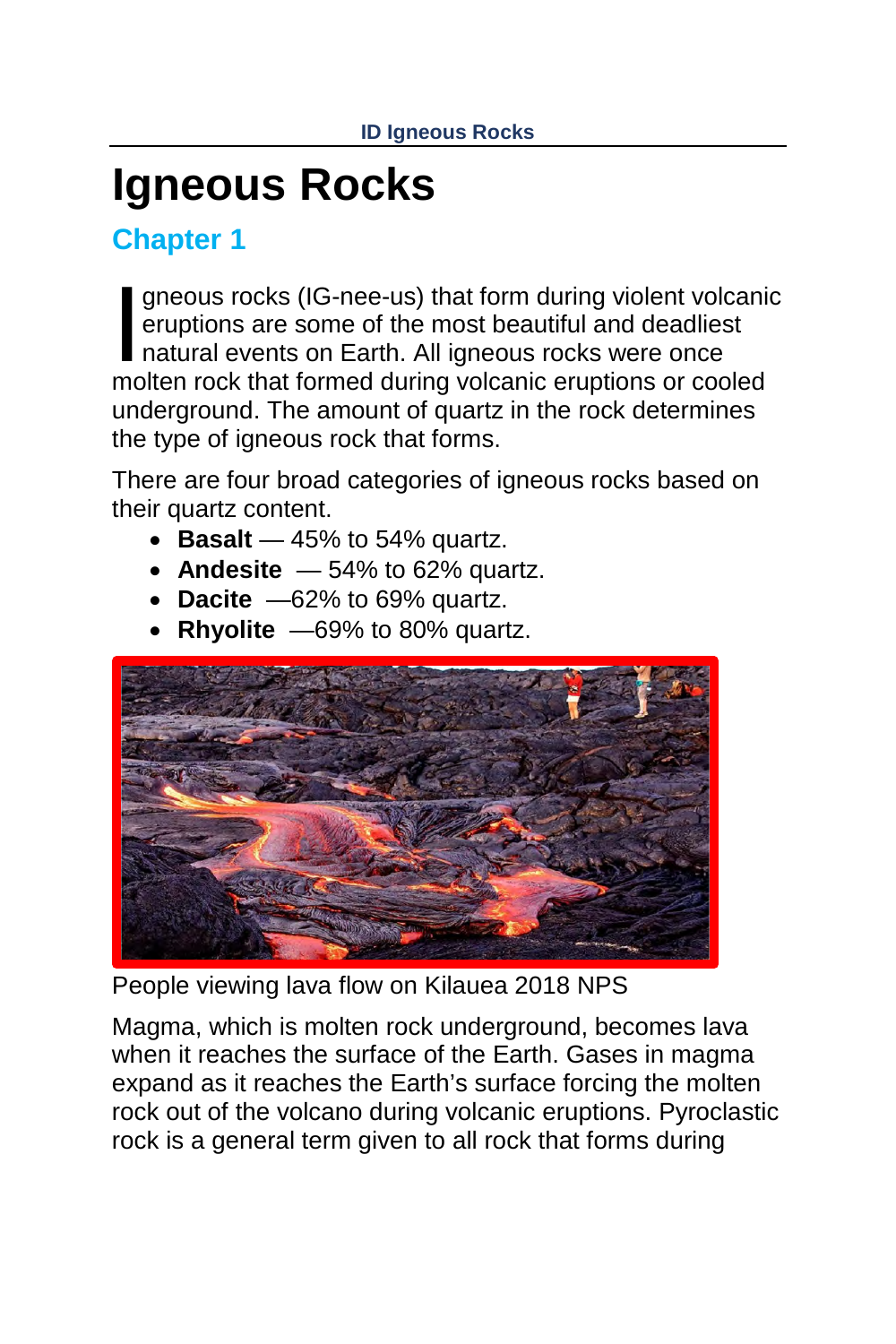volcanic eruptions. Individual names of pyroclastic rocks are based on their size.

- Ash is as fine as flour or as large as a grain of rice. It is gritty to the touch.
- Scoria (cinders) are larger than a grain of rice up to the size of a golf ball.
- Blocks and bombs are the largest pyroclastic rocks. Blocks are chunks of rock blown out of a volcano during violent eruptions that can be as large as a house.
- Lava bombs are molten clots of lava blown out of a volcano that cool while in the air. They often take on a football shaped appearance.

Shield volcanoes, stratovolcanoes, dome volcanoes and cinder cones are all types of mountains formed by volcanic eruptions. Shield volcanoes form when basalt flowing out of a volcano's vent forms thin layers of lava creating a volcano with gentle slopes that remind people of a warrior' shield. The Hawaiian Islands are shield volcanoes.



Lava Butte, a cinder cone in the Cascade Mountains MLM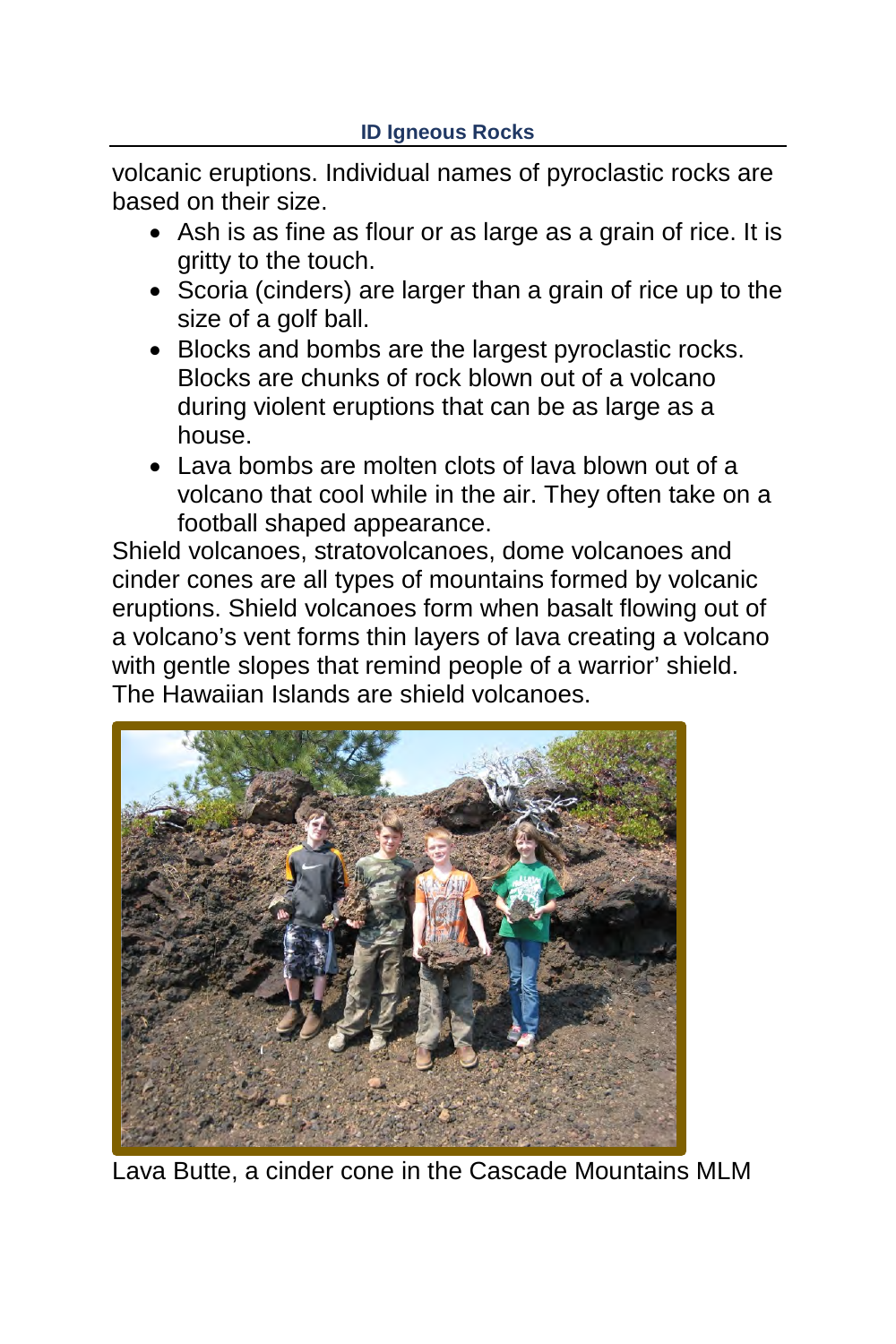# **Volcanic Rocks**

### **Activity 1**

#### **Introduction**

Volcanoes erupting rivers of lava that flow down the slopes of a volcano and molten rock cooling deep underground are examples of igneous rocks. In this activity you will be studying twelve important igneous rocks and making notes about them.



Lava cast of a tree in Lava Cast Forest. MLM

#### **Materials**

- Hand lens or small microscope
- Rocks in your kit or samples of 12 rocks listed in this activity
- Paper
- Pencil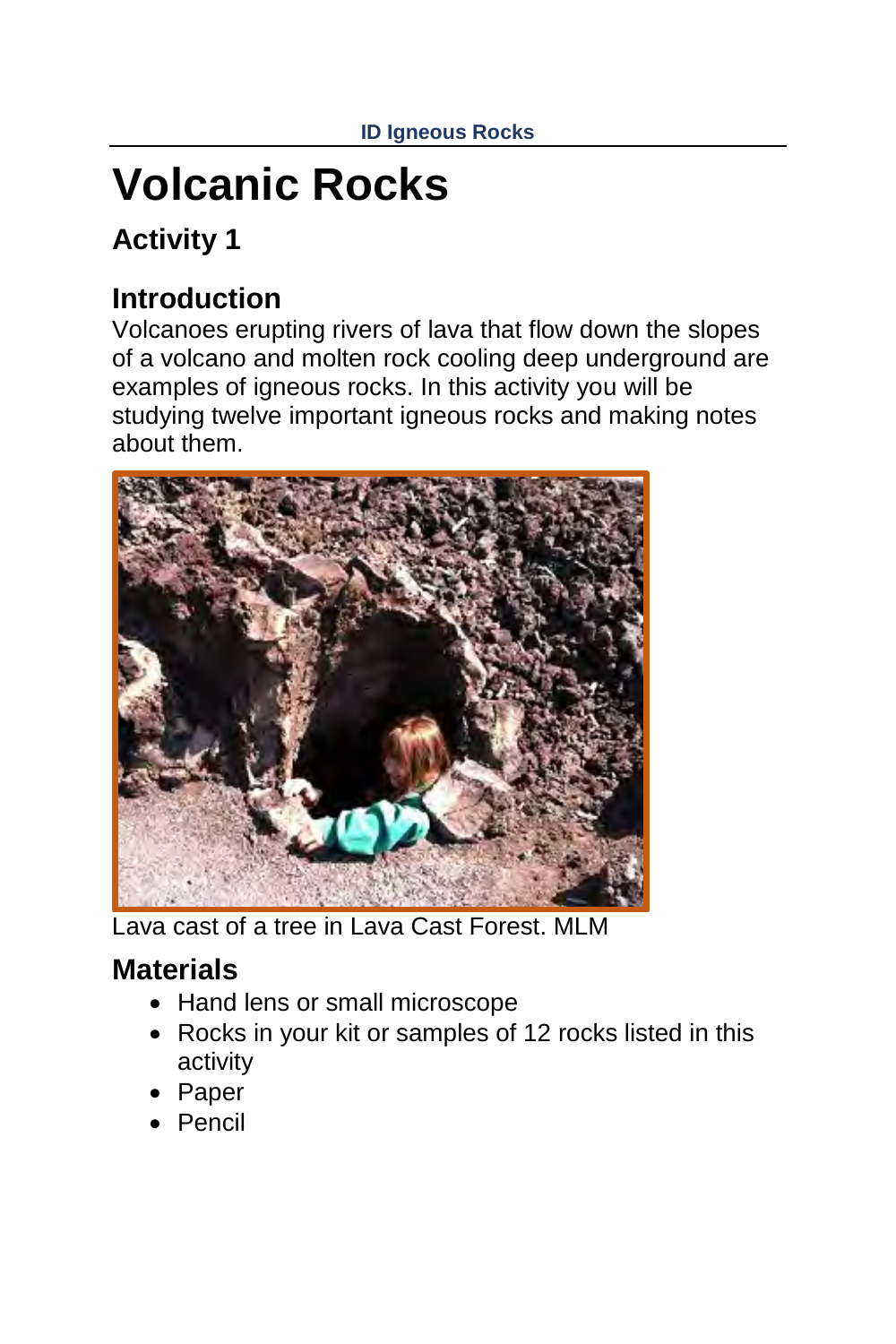#### **Directions**

- 1. Read the information about the twelve rocks on the following pages.
- 2. After reading about the rocks take out each rock and examine it carefully
- 3. Make short notes about each rock on your **Notes on the Chapter** page that follows the activity pages.
- 4. Here are some ideas of things you might include in your notes.
	- a. Is the rock a solid color or does it have spots?
	- b. Is the rock rough or smooth when you run your fingers over the rock?
	- c. When you pick up the rock, does it feel heavy or light compared to the other rocks in your kit?
	- d. Is the surface of the rock shiny or dull?
	- e. Did it form in a lava flow or during an explosive eruption?
	- f. List several facts that will help you remember the name of the rock.
	- g. You can use this information you gathered in future chapters.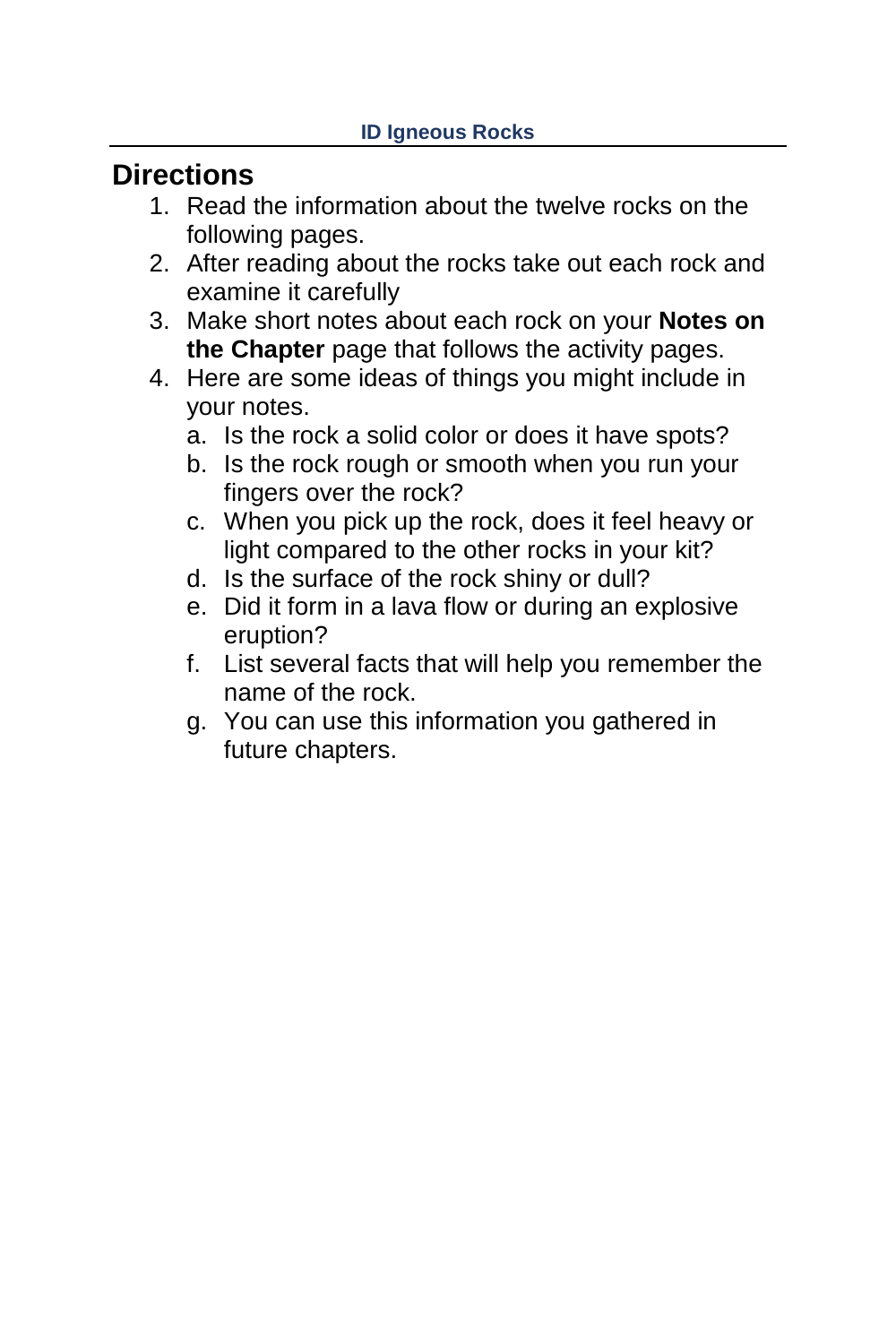### **Table of Contents**

Click on blue hot links to return to the Table of Contents.

| <b>Chapter 1</b> |  |
|------------------|--|
| <b>Chapter 2</b> |  |
| <b>Chapter 3</b> |  |
| <b>Chapter 4</b> |  |
| <b>Chapter 5</b> |  |
| <b>Chapter 6</b> |  |
| <b>Chapter 7</b> |  |
| <b>Chapter 8</b> |  |
| <b>Chapter 9</b> |  |